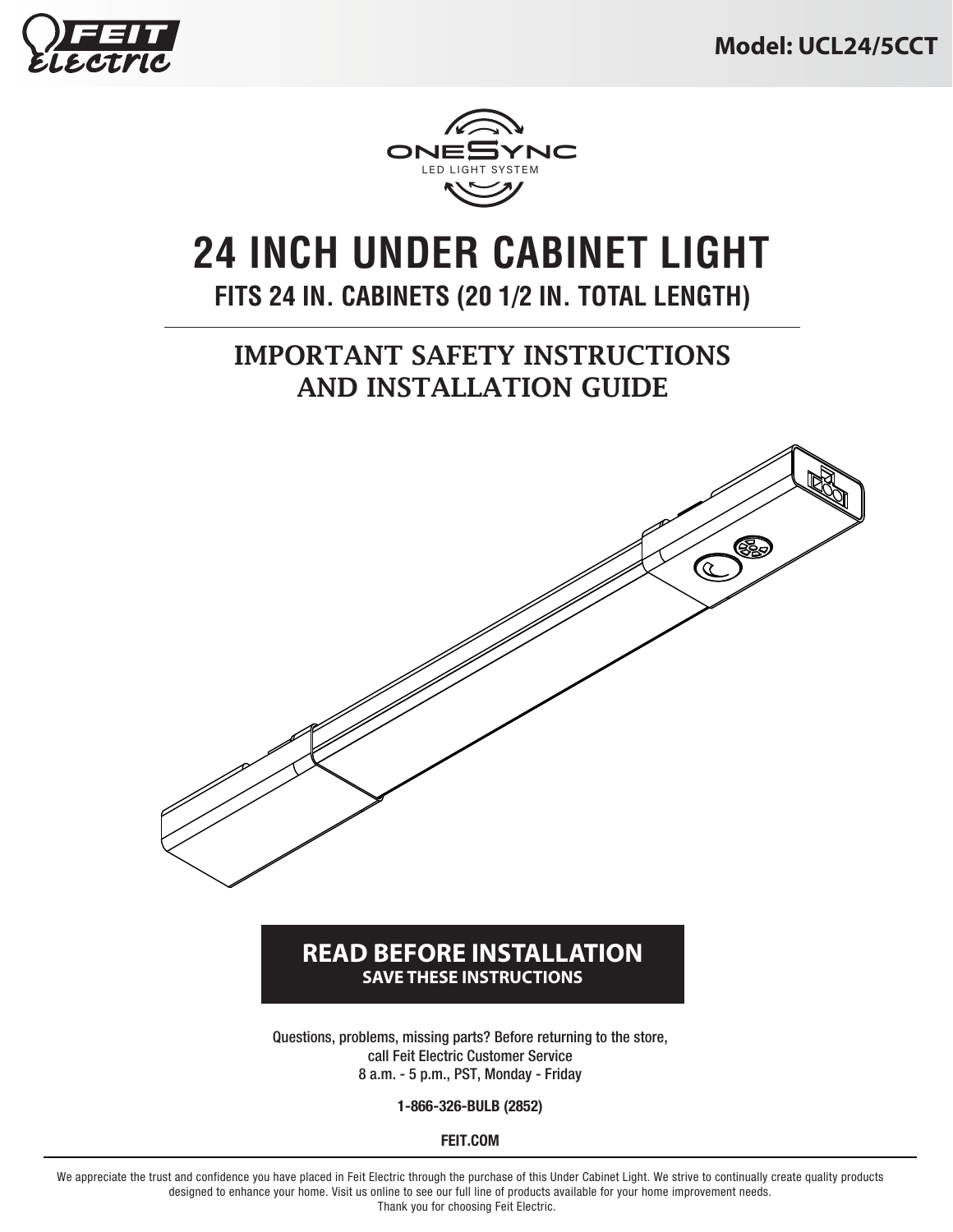### Safety Information

#### **IMPORTANT SAFEGUARDS:**

ALWAYS FOLLOW BASIC SAFETY PRECAUTIONS WHEN USING ELECTRICAL PRODUCTS, ESPECIALLY WHEN CHILDREN ARE PRESENT.

## SAVE THESE INSTRUCTIONS

CAUTION: Do not attempt to install while plugged in. This fixture is for indoor use only. Not for use with plastic cabinets. Do not install this fixture inside a totally enclosed cabinet. Do not mount over stoves.



WARNING: To avoid risk of electrical shock, always make sure the product is unplugged from the electrical outlet before assembling, disassembling, relocating, servicing or cleaning it.



CAUTION: Do not install this product in a wet location.



CAUTION: Do not use chemical solvents or harsh abrasives to clean the fixture.

#### **FCC STATEMENT**

This device complies with part 15 of the FCC Rules. Operation is subject to the following two conditions:

(1) This device may not cause harmful interference, and (2) this device must accept any interference received, including interference that may cause undesired operation. Note: This equipment has been tested and found to comply with the limits for a Class B digital device, pursuant to part 15 of the FCC Rules. These limits are designed to provide reasonable protection against harmful interference in a residential installation. This equipment generates, uses and can radiate radio frequency energy and, if not installed and used in accordance with the instructions, may cause harmful interference to radio communications. However, there is no guarantee that interference will not occur in a particular installation. If this equipment does cause harmful interference to radio or television reception, which can be determined by turning the equipment off and on, the user is encouraged to try to correct the interference by one or more of the following measures: Reorient or relocate the receiving antenna. Increase the separation between the equipment and receiver. Connect the equipment into an outlet on a circuit different from that to which the receiver is connected. Consult the dealer or an experienced radio/TV technician for help. Any changes or modifications not expressly approved by the manufacturer could void the user's authority to operate the equipment. Feit Electric Company, 4901 Gregg Road, Pico Rivera, CA 90660. www.feit.com, 1-800-543-3348.

### Limited Warranty

This product is warranted to be free from defects in workmanship and materials for up to 1 years from date of purchase. If the product fails within the warranty period, please contact Feit Electric at info@feit.com, visit feit.com/contact-us or call 1-866 326-BULB (2852) for instructions on replacement or refund. REPLACEMENT OR REFUND IS YOUR SOLE REMEDY. EXCEPT TO THE EXTENT PROHIBITED BY APPLICABLE LAW, ANY IMPLIED WARRANTIES ARE LIMITED IN DURATION TO THE DURATION OF THIS WARRANTY. LIABILITY FOR INCIDENTAL OR CONSEQUENTIAL DAMAGES IS HEREBY EXPRESSLY EXCLUDED. Some states and provinces do not allow the exclusion of incidental or consequential damages, so the above limitation or exclusion may not apply to you. This warranty gives you specific legal rights, and you may also have other rights which vary from state to state or province to province.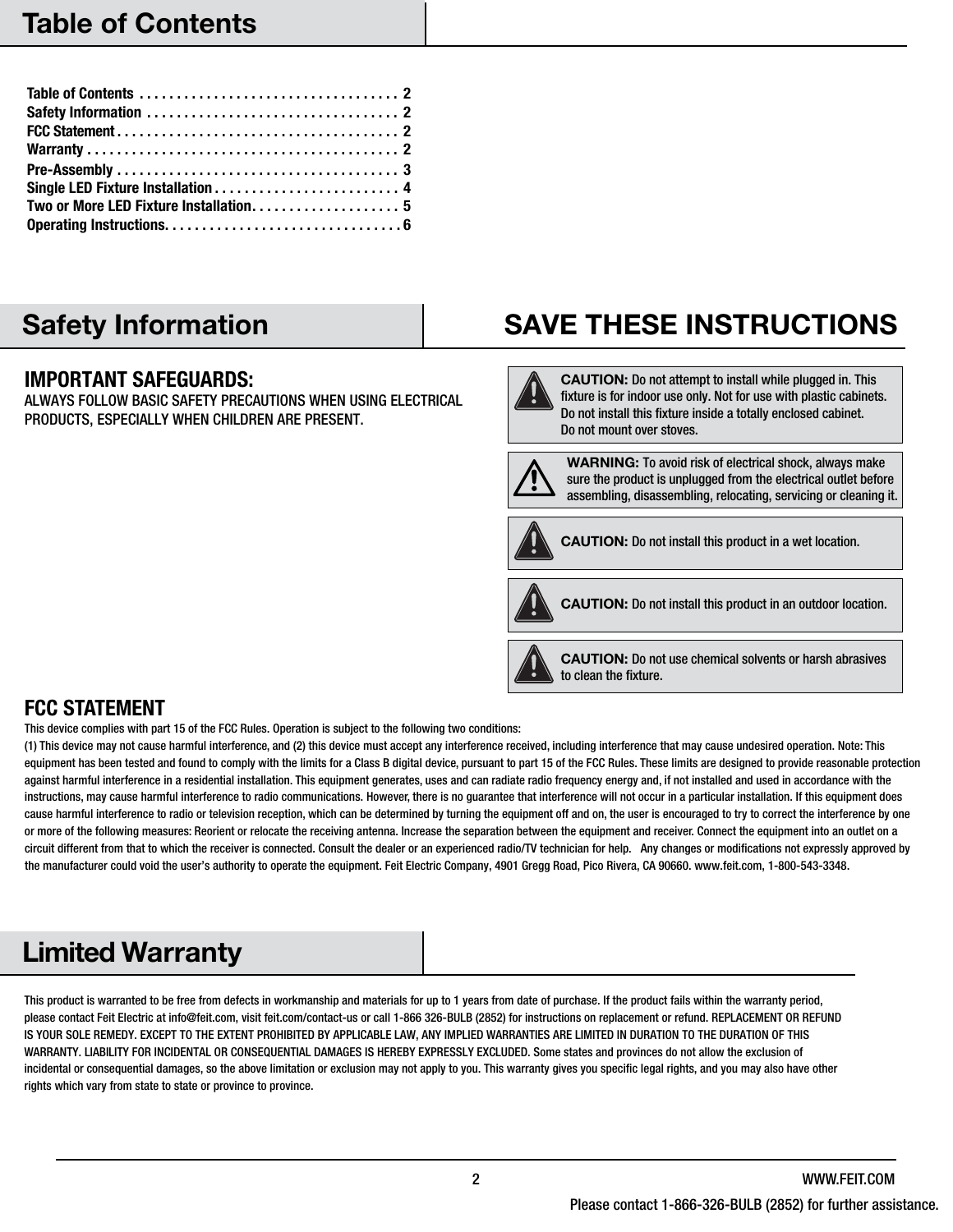## Pre-Assembly

### **TOOLS REQUIRED**



#### **HARDWARE INCLUDED**



| Part | <b>Description</b>               | <b>Quantity</b> |
|------|----------------------------------|-----------------|
| AA   | 24in. LED Fixture                |                 |
| BB   | 72in. Electrical Plug            |                 |
| cc   | 18in. Connector Cable            |                 |
| DD   | <b>Mounting Screws</b>           | 2               |
| EE   | <b>Mounting Bracket</b>          | 2               |
| FF   | <b>Fixture Mounting Template</b> |                 |

| <b>Item No.</b>   | <b>Description</b>                |     | <b>Wattage</b><br>Volts (V)   Per Fixture (W) $ $ Current (mA) | <b>Input</b> | <b>Maximum Linkable</b><br>Units at 120V | <b>Maximum Linkable</b><br>Units with<br><b>In-Wall Dimmer</b> |
|-------------------|-----------------------------------|-----|----------------------------------------------------------------|--------------|------------------------------------------|----------------------------------------------------------------|
| <b>UCL24/5CCT</b> | 24 Inch Under Cabinet LED Fixture | 120 |                                                                | 220          | 45                                       |                                                                |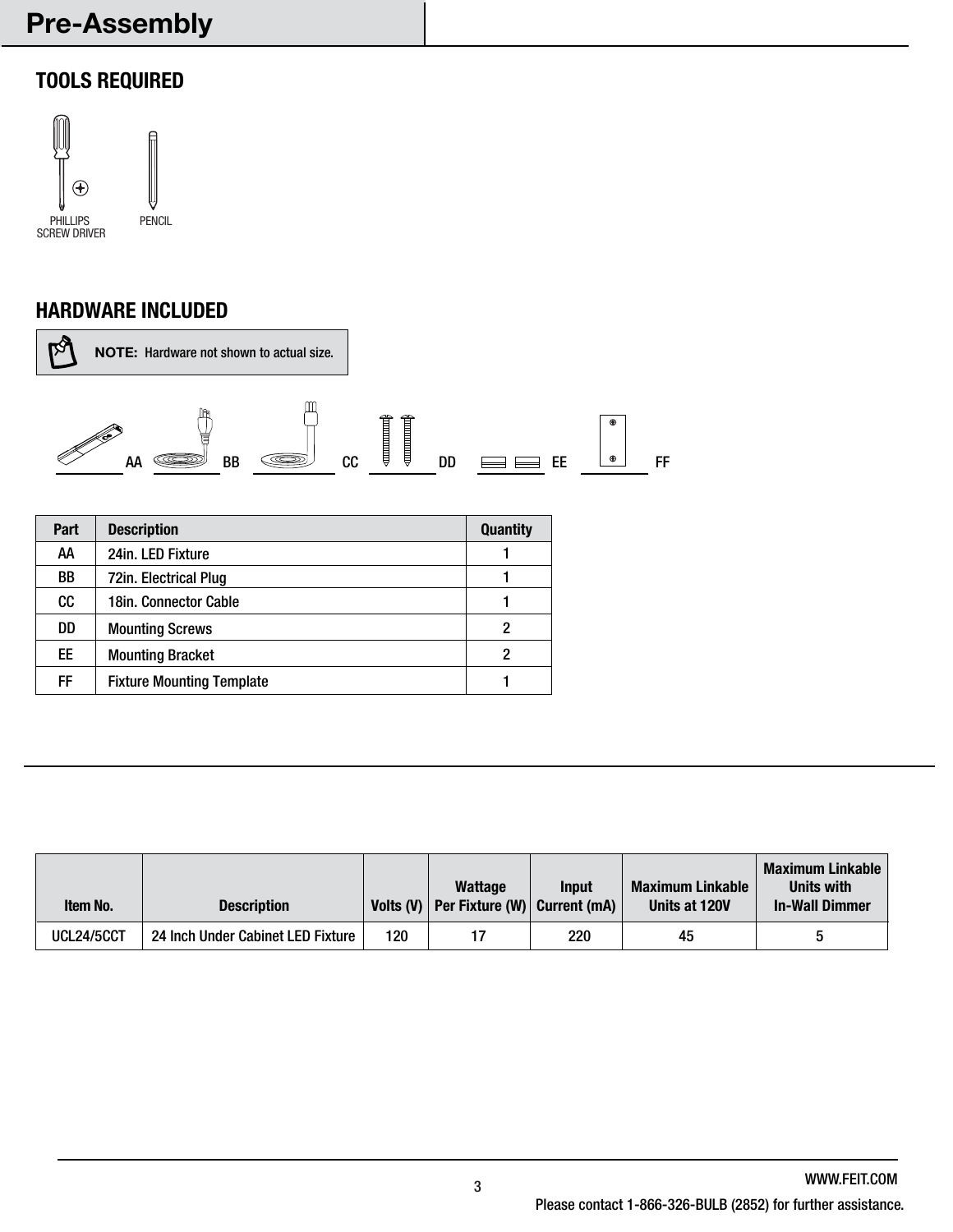### **Position the Fixture**

1

Find the desired place for the LED light fixture and mark clearly using the provided mounting bracket template (FF).



#### 3 **Installing the LED Fixture**

Align and Snap LED Fixture (AA) on Mounting Brackets (EE).



# 4 **Connecting the Electrical Plug**

Plug in the Electrical Plug (BB) to the LED Fixture (AA).

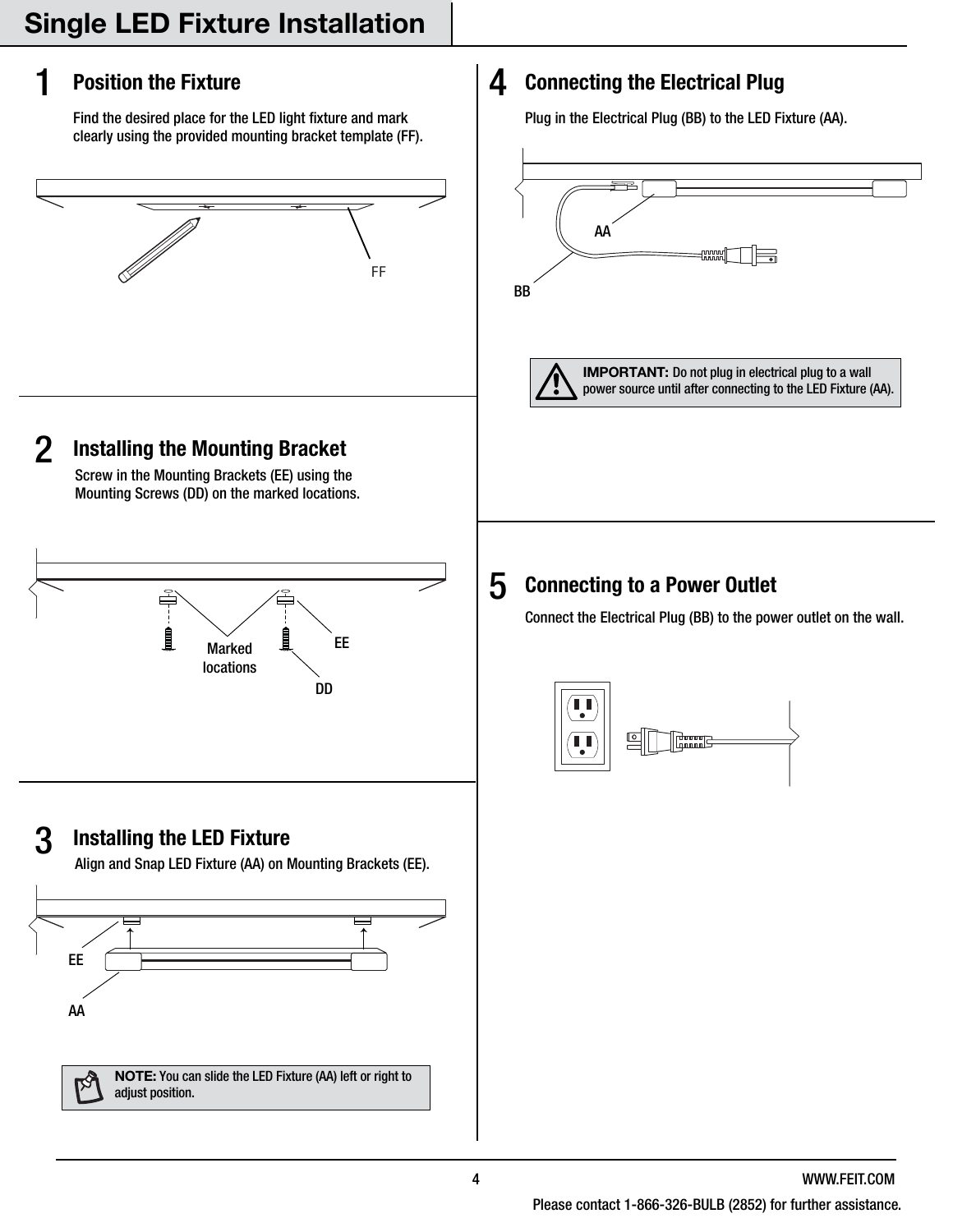### **Position the Fixtures**

Marked locations

EE AA

adjust position.

1

2

Find the desired place for the LED light fixture and mark clearly using the provided mounting bracket template (FF).



#### 4 **Linking the LED Fixtures**

Connect the LED Fixtures (AA) using the provided Connector Cable (CC).